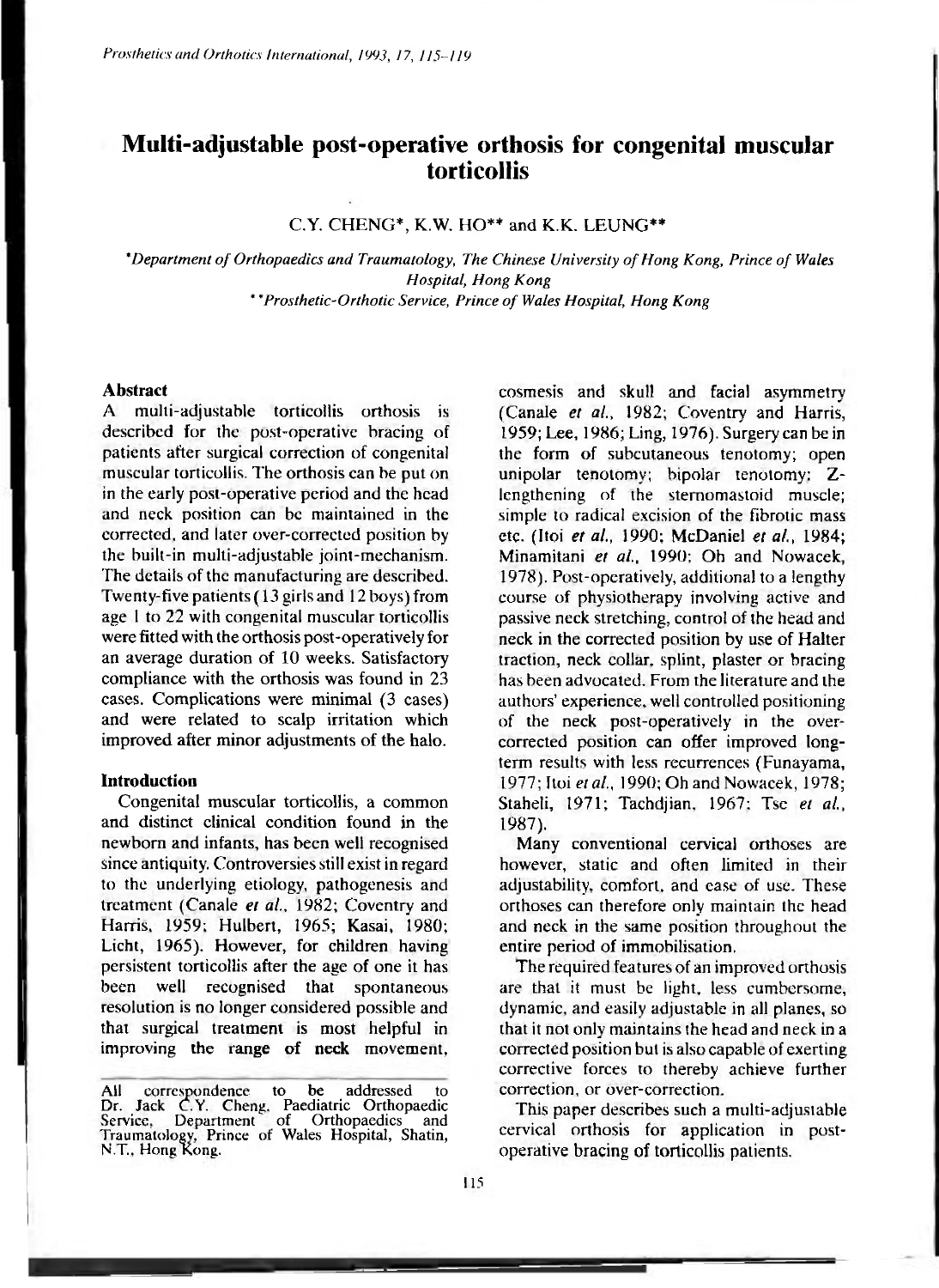#### Fabrication procedures

The orthosis consists of:

1) head piece with cross-bar;

- 2) Y-shaped chin support with elastic strap:
- 3) multi-functional joints;
- 4) upright and horizontal rods with baseplate;
- 5) upper thoracic plate with upright holder;
- 6) body jacket.

The head piece, cross-bar, Y-shaped chin support and body jacket are made of Synergy, 0.3cm thickness low temperature thermoplastic which was selected because of its strength and the ease with which it can be adjusted by the application of heat. To enhance comfort, a 0.3cm self-adhesive polycushion liner is used  $(Fi\varrho. 1)$ .

The head piece, width 2.5cm, encircles the skull and opens posteriorly and is fastened to the head with a 2.5cm Velcro strap which is trimmed to avoid pressing on the ears. A diagonal cross-bar is added to prevent downward displacement of the head piece.

The Y-shaped chin section which utilises double layers of Synergy material for reinforcement is used to support the chin and control alignment of the head and neck within the orthosis and is attached to the head piece on the side opposite the affected muscle and moulded along the chin to push onto the zygomatic arch of the bulged side.

The elastic strap is attached to the chin support and head piece in criss-cross fashion. The upper fixed attachment point is located on the affected side in front of the ear. The lower end of this strap is attached to a buckle or fixed over the chin support. The strap is made of a 2.5cm strong elastic material and thus by exerting the appropriate pull on them, the head, neck and chin can be maintained in a corrected position post-operatively.



Fig. 2. Multifunctional joint.

The anterior upright arises from an upper thoracic plate, extends upwards and is attached to the horizontal rod by means of a multifunctional joint (Fig. 2).

The multi-functional joint consists of two solid brass connector blocks measuring 2.5cm x  $1.2$ cm  $\times$  1.2cm with a hole of diameter 0.5cm and an 0.1cm slot. They are locked together using an M6 bolt and spring washer to form a simple hinge joint and clamping mechanism.

The joints control lateral flexion of the neck, flexion/extension, and horizontal rotation in the transverse plane. The motion of the joints together act to more closely approximate normal neck motions.

The two horizontal rods, diameter 0.5cm are welded to the stainless steel baseplate, 3cm X  $1.5cm \times 0.1cm$ . This is riveted on to the head piece just above the ear (Fig. 3).

The uprights are anchored by brass upright holders (4cm  $\times$  12cm  $\times$  12cm) which are riveted onto the upper thoracic plate. The holders are drilled and tapped M4 to accept



Fig. 1. Head piece, cross-bar and Y-shape chin support sections.



Fig. 3. Multifunctional joint with rods and steel plate riveted onto the head piece.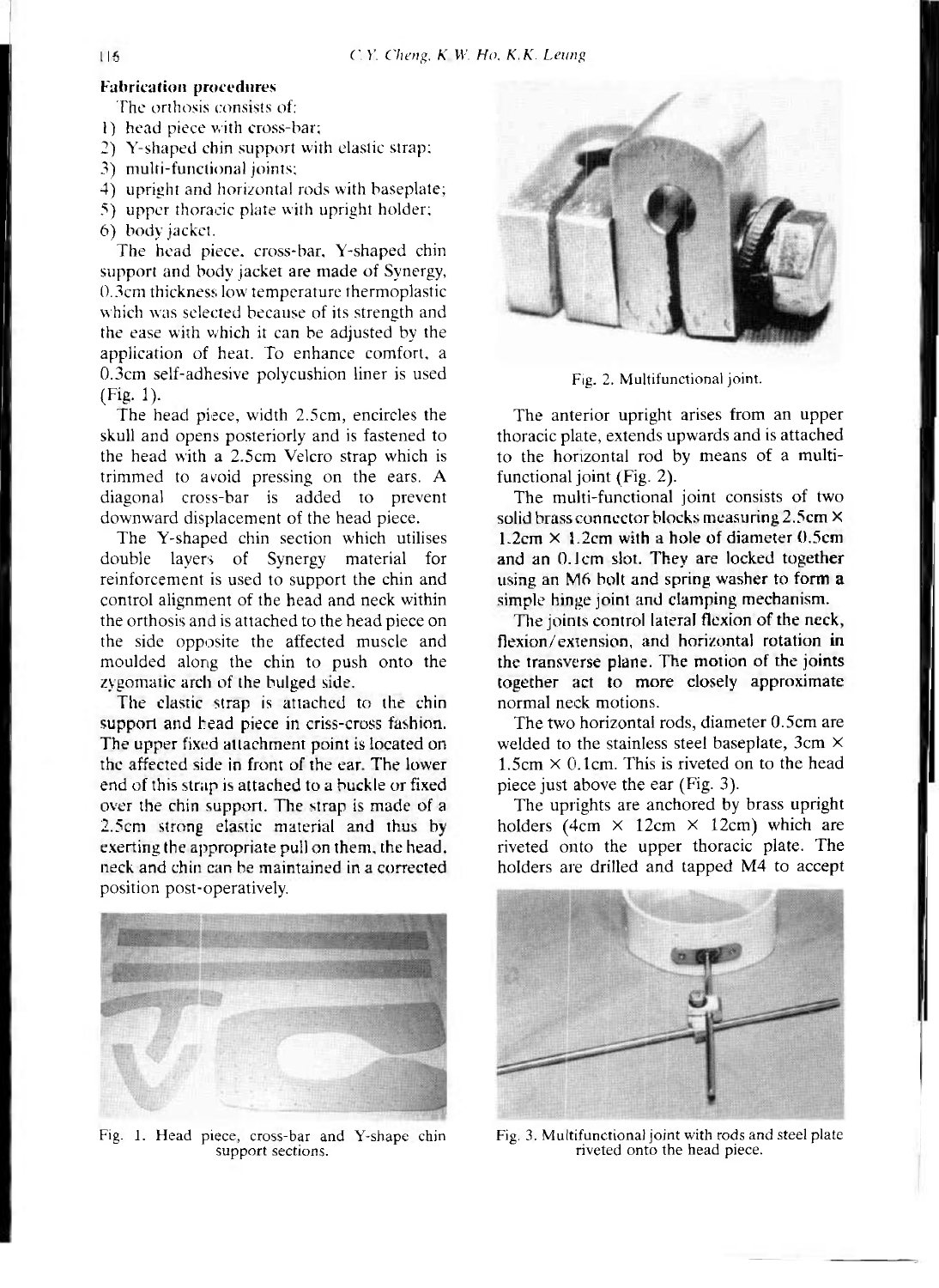

Fig. 4. Upright with the upright holder attached to the body jacket.

socket head type grub screws which when tightened effect locking of the uprights (Fig. 4).

The upper thoracic plate,  $15 \text{cm} \times 4 \text{cm} 2024$ -T2 aluminium, is attached to the body jacket by two M6 screws and butterfly nuts (Figs. 4 and 5).

#### **Clinical applications**

Prospective patients were measured for the multi-adjustable cervical orthosis before operation and were fitted two to three days postsurgery. The head and neck were put into the orthosis and positioned in the maximally corrected while still tolerable position — i.e. with the neck laterally tilted to the opposite side, and also rotated to the side of the muscular torticollis with the neck in approximately about 20<sup>°</sup> of extension. The orthosis was only removed for the purpose of an intensive active mobilisation and passive stretching physiotherapy programme which was begun once the surgical wound had healed (five to seven days). For the rest of the time, the orthosis was kept on.



Fig. 5. The multiadjustable cervical orthosis applied post-operatively on a patient, a) Frontal view b) Posterior view

Regular adjustment of position and checking of compliance being done by the orthotist, physiotherapist and surgeon at a special followup clinic. The total period of orthosis wear ranged from 8 to 12 weeks.

#### **Methods of assessment**

The results of the patient undergoing surgery and post-operative bracing were assessed functionally and cosmetically according to the same criteria as Canale *et al.,* 1982.

Functionally the results were classified as good when the range of active and passive rotational and side flexion movement was limited by less than 15° as measured by arthrodial protractor measurements. The cosmetic evaluation included the surgical scar, the persistence of head tilt, facial asymmetry and the presence of residual bands or tight sternomastoid muscle. The presence of any two or more of these criteria was considered unsatisfactory.

The overall results of treatment were considered good when both functional and cosmetic results were satisfactory, fair when either one was unsatisfactory and poor when both were unsatisfactory.

#### **Results**

Between 1984 and 1991, 25 patients with congenital muscular torticollis were treated surgically in the Prince of Wales Hospital. The age at operation ranged from 14 months to 22 years with an average age of 6.8 years. The detailed breakdown is listed in Table 1. Surgery included either a unipolar tenotomy for the younger patient, or a bipolar release to radical excision in the older patient (over 8 years of age).

Thirteen girls and 12 boys were treated with the orthosis post-operatively for an average of

Table 1. Ages of patients using the orthosis.

| No. of<br>patients | Age of<br>operation (years) | Percentage of<br>all patients |
|--------------------|-----------------------------|-------------------------------|
|                    | $\leq$ 2                    | 12%                           |
| 11                 | $2 - 6$                     | 44%                           |
|                    | $7 - 11$                    | 28%                           |
|                    | >11                         | 16%                           |
| 25                 |                             | 100%                          |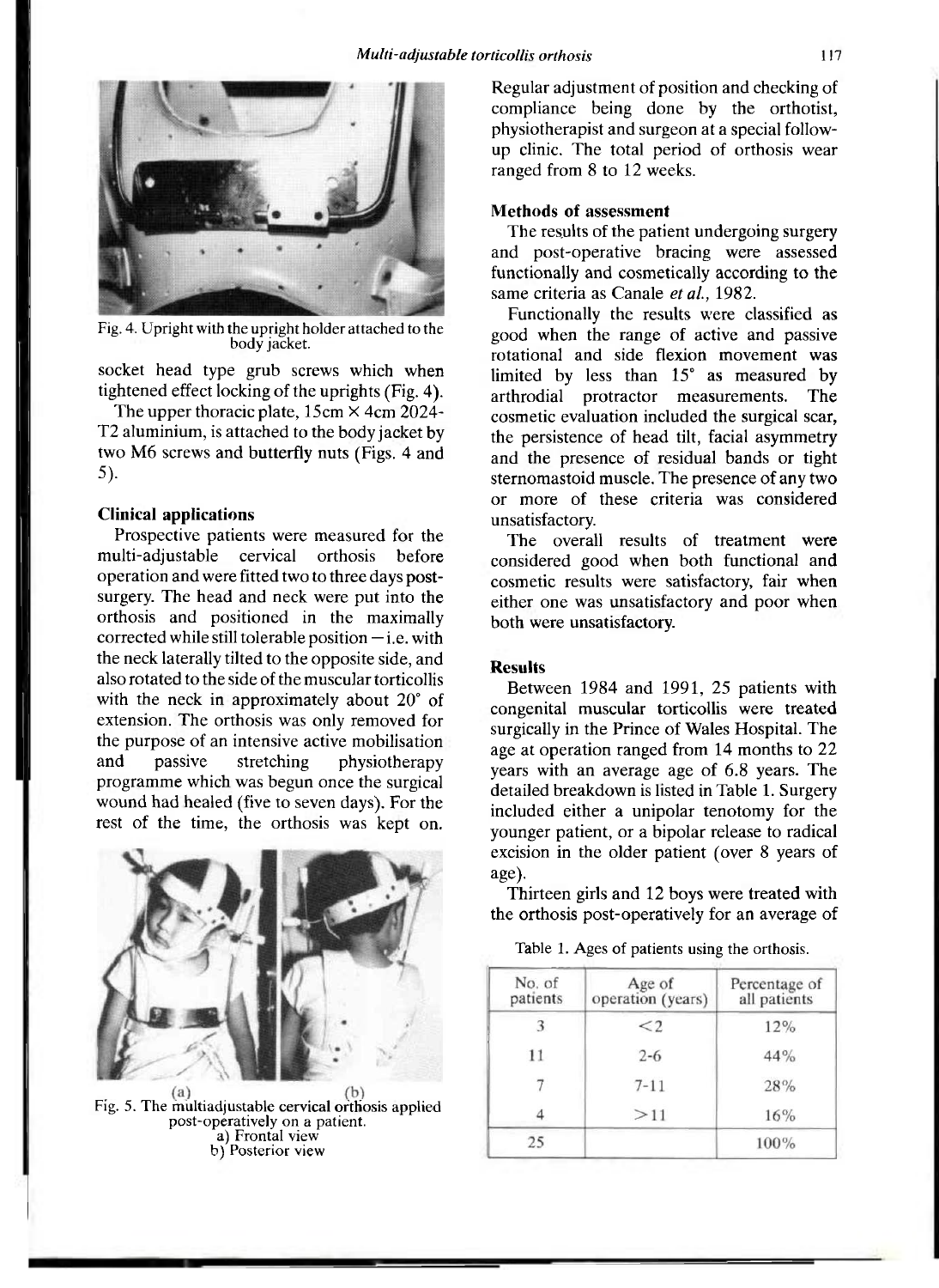10 weeks. The follow-up ranged from 1 to 7 years (average 3.9 years).

No major complications resulted only from the use of orthosis. Minor scalp irritation due to tightness of the halo necessitated readjustment in 3 cases. Orthosis compliance was good except in 2 cases where an earlier removal of the halo was necessary. Both cases were children less than 2 years of age and the parents found the child was not tolerating the orthosis and repeatedly pulling it off.

Follow-up analysis of the improvement in the range of active and passive neck movement, scar, facial asymmetry and head tilt have been analysed showing that 72% achieved a good result, 20% a fair result and 8% a poor result. The age at operation was found to affect the results significantly. Those operated before the age of 6 all showed good results, those between 7-11 of age had 60% good result, 40% fair result and those after 11 had 50% poor and 50% fair result.

### **Discussion**

There are diverging views regarding the treatment of muscular torticollis in infants less than 1 year old ranging from simple observation, to aggressive manual myotomy in certain centres. Most centres would however recommend surgical treatment for children with persistent torticollis beyond the age of one, in conjunction with some form of post-operative immobilisation together with an appropriate physiotherapy rehabilitation programme (Funayama, 1977; Itoi *et al.,* 1990; Lee, 1986; Oh and Nowacek, 1978; Tse *et al.,* 1987).

The use of Halter's traction, a soft cervical collar, a plastazote or orthoplast collar have all been described. However, the compliance with such orthoses is usually poor and the orthoses cannot effectively maintain the head and neck in the corrected, or over-corrected position. More rigid forms of immobilization using plaster halo-body cast or halo-body vest with skull pins have also been described but these are often neither well tolerated nor accepted by the child or parents, and moreover the essential physiotherapy cannot be instituted appropriately.

The major advantage of the orthosis described here is that it has an adjustable mechanism which facilitates controlling of the head and neck in the most desirable position.

Adjustments can be carried out simply and quickly with good positional control effected by the locking screws. The brace is easily handled, lightweight, offers good compliance, and can be easily removed and reapplied to permit daily rehabilitation physiotherapy. To minimize discomfort at the time of fitting, fabrication is done pre-operatively and the orthosis then only requires application and adjustment postoperatively. As post-operative pain diminishes, the initial correction attained can be gradually increased to an over-corrected position. To avoid compliance problems for children of school age the operation and subsequent bracing period are usually scheduled during the extended summer vacation period. The experience of the authors' also shows that it is difficult and probably not necessary to fit this orthosis for children operated before the age of 2 since the 2 cases who did not tolerate it were found on follow-up to have good results.

With the use of this multi-adjustable torticollis orthosis the authors have been able to maintain good control of surgical correction in 25 patients from age 1 to 22 with a follow-up period of 1 to 7 years, averaging 3.9 years. The results overall have been very satisfactory with 72% of patients fitted attaining good correction and for those treated before the age of 6 all having good results.

#### **REFERENCES**

CANALE ST, GRIFFIN DW, HUBBARD CN (1982). Congenital muscular torticollis: a long-term followup. *J Bone Joint Surg* **64A,** 810-816 .

COVENTRY MB, HARRIS LE (1959). Congenital muscular torticollis in infancy: some observations<br>regarding treatment. *J Bone Joint Surg* 41A, 815-<br>822.

FUNAYAMA K (1977) . Congenital muscular torticollis. Operative points and how to make the postoperative brace. In: Two pages of orthopaedic know-how./ edited by K Sato, Y Itami. — Tokyo: Kanehara. p 129-131 .

HULBERT K F (1965) . Torticollis. *Postgrad Med J* **41,**  699-701.

ITOI E, FUNAYAMA K, SUZUKI *T,* KAMIO K, SAKURAI M (1990) . Tenotomy and postoperative brace treatment for muscular torticollis. *Contemp Orthop* 20, 515 - 523.

KASAI J (1980). Experience of 2400 cases of manual myotomy. *Seikeigeka MOOK 12, 52.*